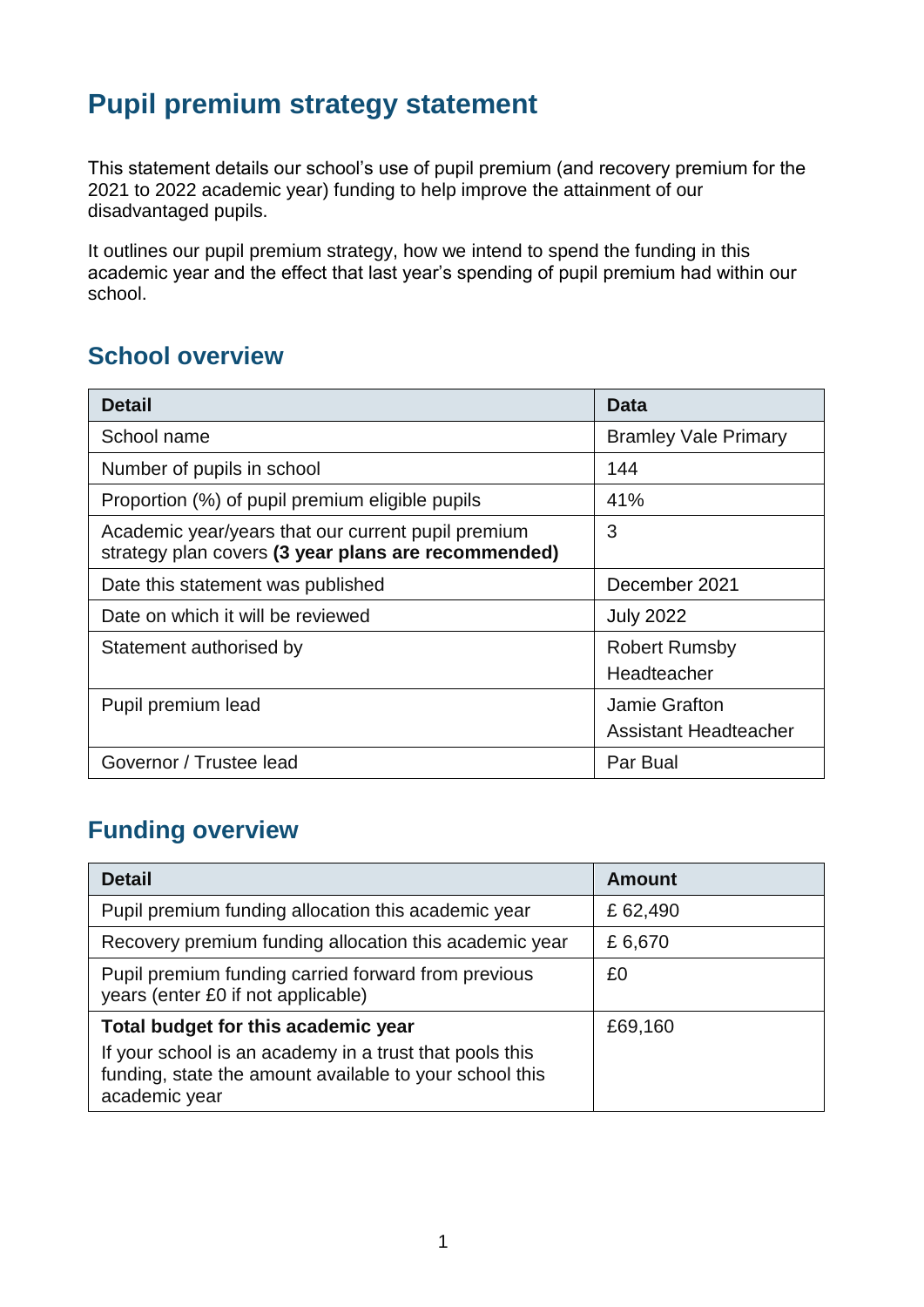# **Part A: Pupil premium strategy plan**

#### **Statement of intent**

Our intention is that all pupils make at least good levels of academic progress, and leave primary school with the knowledge, skills and personal qualities needed to successfully tackle the next stage of their education. We have a high percentage of disadvantaged pupils (41%). Our disadvantaged pupils, regardless of their ability, will be supported and challenged in order to realise their potential.

Our school motto is 'Every child, every day.' Ensuring disadvantaged children attend school through a clear early help programme is crucial in our endeavour to provide them with an engaging curriculum, high-quality teaching and a nurturing environment where they feel safe, supported, and motivated to learn. We aim to make our school and exciting place to be, so that children want to attend. Once they are here, our strategy will ensure that our objectives are met.

The key to our strategy is quality first teaching, an engaging curriculum and wider school experiences. Quality first teaching is underpinned by rigorous formative assessment, and progress tracking. To maintain sustained progress, wave two and wave three interventions are carried out for pupils in need. We also offer targeted support for pupils most in need of education recovery through use of the National Tutoring Programme.

We aim to offer rich and broad experiences for our children to develop the cultural capital of each child. We want our pupils to be outward looking, and not be limited by their immediate locality. This is primarily achieved through our CRAVE curriculum. Immersive learning experiences are provided in all subjects so that disadvantaged pupils have gaps plugged in their knowledge, skills and experience. All subject leaders have high expectations of disadvantaged pupils, and monitor progress and attainment. Our expectation is that pupils have the opportunity to excel in all areas of the curriculum.

To implement this strategy successfully, disadvantaged pupils are monitored and assessed as soon as they enter EYFS. Throughout their primary education, they are continuously monitored so that necessary interventions can be implemented for individuals and groups. Small family school. Work in collegiate fashion. All staff clear on need to close gap between NPP and PP.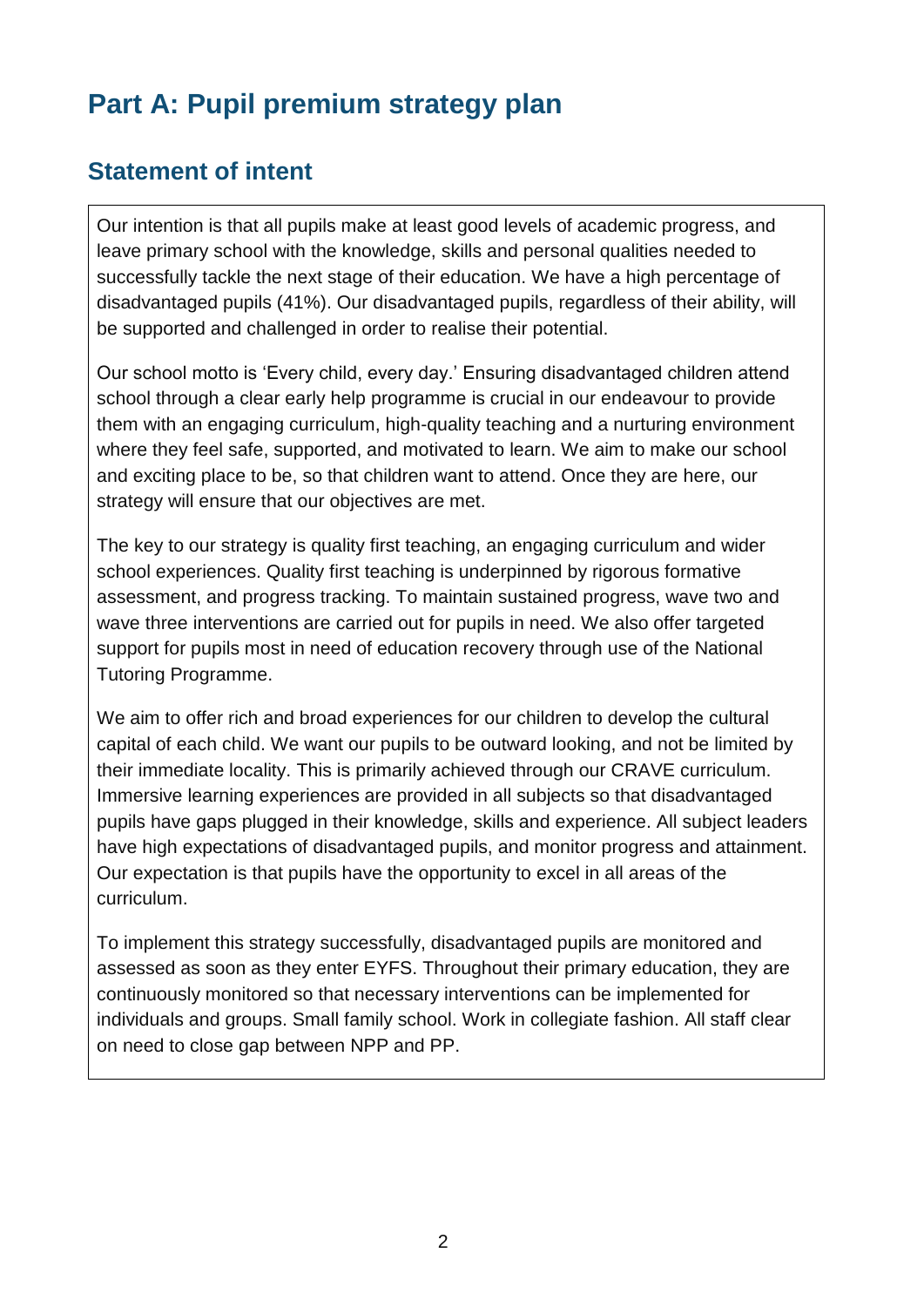### **Challenges**

This details the key challenges to achievement that we have identified among our disadvantaged pupils.

| <b>Challenge</b><br>number | <b>Detail of challenge</b>                                                                                                                                                                                                                                                                                                                                                                                                                                                     |
|----------------------------|--------------------------------------------------------------------------------------------------------------------------------------------------------------------------------------------------------------------------------------------------------------------------------------------------------------------------------------------------------------------------------------------------------------------------------------------------------------------------------|
| 1                          | Analysis of reading records indicate that 31% of disadvantaged pupils<br>have low levels of home reading (<10 home reads per half term). This<br>impacts their ability to make progress with reading fluency and<br>comprehension. It also impacts their love of reading, appreciation of<br>different genres of literature, and understanding of the world.                                                                                                                   |
| $\overline{2}$             | Our records from a range of parent events (parent evenings/class<br>assemblies/open days) and completed homework show that there are<br>low levels of parental engagement from many of our disadvantaged<br>pupils.                                                                                                                                                                                                                                                            |
| 3                          | 54% of our disadvantaged children are classed as vulnerable (have at<br>some point had a safeguarding concern raised). Our vulnerable children<br>are disadvantaged as they suffer from emotional distress, anxiety, low<br>self-esteem and lack of resilience. Consequently, their ability to work to<br>the best of their ability is impacted, which results in slower academic<br>progress.                                                                                 |
| 4                          | Life experience questionnaires carried out by upper key stage 2 pupils<br>show a disparity between disadvantaged and non-disadvantaged pupils<br>e.g. 5% of disadvantaged pupils have visited London, compared with<br>45% of non-disadvantaged pupils. Limited life experiences negatively<br>impact our disadvantaged pupils in terms of creativity, knowledge of the<br>world and speaking and listening skills. This impacts their progress in all<br>curriculum subjects. |
| 5                          | Our assessment data shows that 53% of disadvantaged pupils are<br>working below ARE in writing. These pupils need to make significantly<br>accelerated progress in Y6 in order to be 'secondary school ready'.                                                                                                                                                                                                                                                                 |

#### **Intended outcomes**

This explains the outcomes we are aiming for **by the end of our current strategy plan**, and how we will measure whether they have been achieved.

| <b>Intended outcome</b>           | <b>Success criteria</b>                           |
|-----------------------------------|---------------------------------------------------|
| Increase the frequency with which | All children will achieve a minimum of 10 reads   |
| all pupils read with an adult,    | with an adult per half term.                      |
| particularly our disadvantaged    | Reading attainment (ARE) will be at least in line |
| pupils                            | with national.                                    |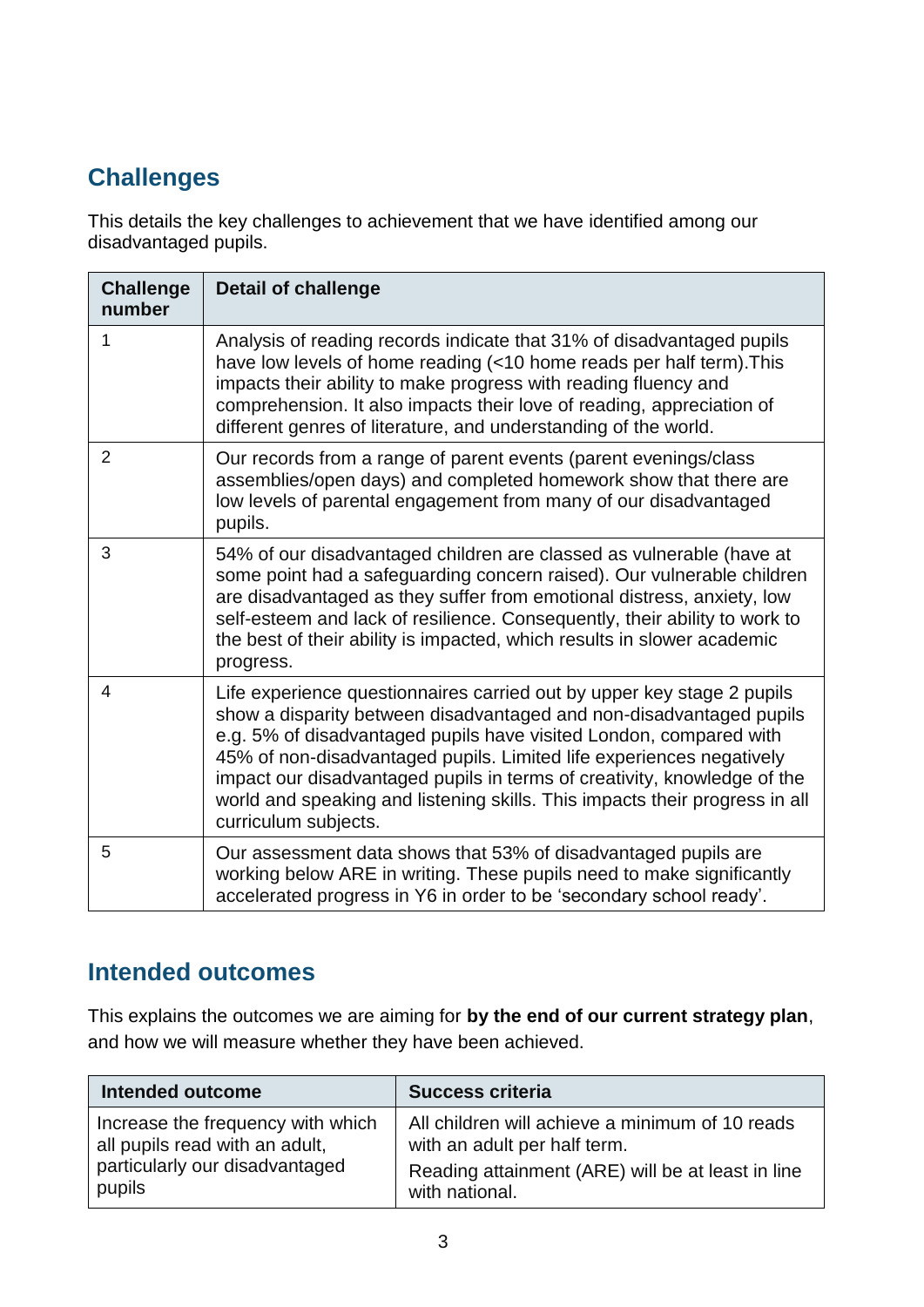|                                                                                                                         | Reading attainment for disadvantaged pupils will<br>be in line with non-disadvantaged pupils.<br>Pupil surveys will show that all pupils have a<br>positive view of reading.                             |
|-------------------------------------------------------------------------------------------------------------------------|----------------------------------------------------------------------------------------------------------------------------------------------------------------------------------------------------------|
| To increase the percentage of<br>parental involvement across a<br>wide range of school events                           | Registers from parent events will show an<br>increase in attendance, particularly from the<br>parents of disadvantaged pupils.                                                                           |
|                                                                                                                         | Homework completion will be at least 90% in all<br>classes.                                                                                                                                              |
| To support our vulnerable pupils<br>so that they are able to learn<br>effectively                                       | Our vulnerable pupils will have at least 96%<br>attendance.                                                                                                                                              |
|                                                                                                                         | Pupil surveys and teacher observations will<br>show that vulnerable pupils feel safe and happy<br>at school and enjoy learning.                                                                          |
|                                                                                                                         | Vulnerable pupils will make at least 4 steps of<br>progress in each subject.                                                                                                                             |
| To design a curriculum that<br>enhances the life experiences of<br>all our pupils and develop their<br>cultural capital | The CRAVE curriculum will offer rich learning<br>experiences in all topics taught across school<br>(visits, visitors, immersion days).                                                                   |
|                                                                                                                         | Our pupils will think more critically and<br>creatively, and will use a more broad and<br>advanced vocabulary, which will lead to greater<br>levels of progress and attainment across the<br>curriculum. |
| Improve writing progress and<br>attainment for all pupils across<br>school                                              | Writing attainment (ARE) will be at least in line<br>with national.<br>Writing attainment for disadvantaged pupils will<br>be in line with non-disadvantaged pupils.                                     |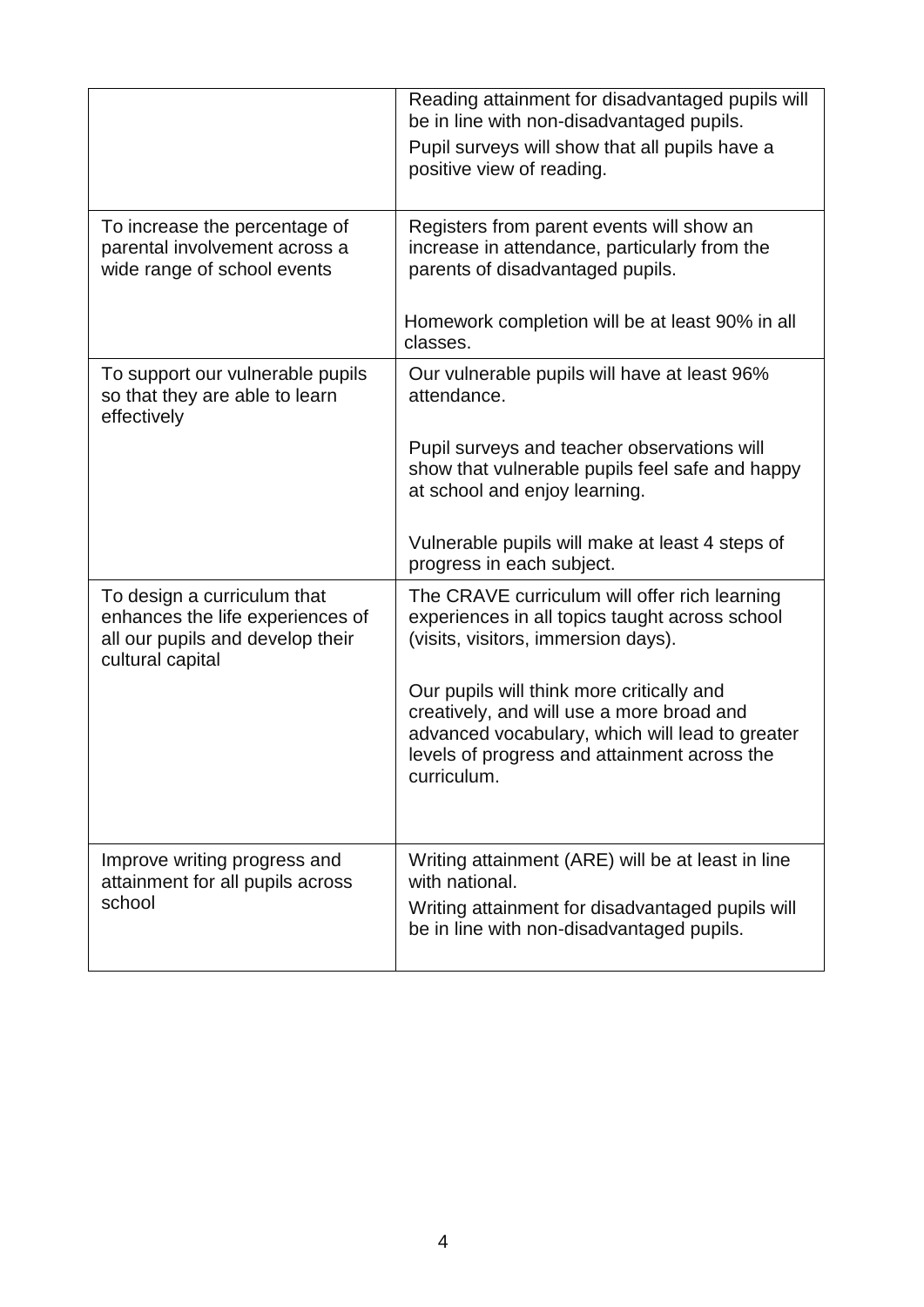#### **Activity in this academic year**

This details how we intend to spend our pupil premium (and recovery premium funding) **this academic year** to address the challenges listed above.

#### **Teaching (for example, CPD, recruitment and retention)**

Budgeted cost: £43,000

| <b>Activity</b>                                                                                                                                | Evidence that supports this approach                                                                                                                                                                                                                                    | <b>Challenge</b><br>number(s)<br>addressed |
|------------------------------------------------------------------------------------------------------------------------------------------------|-------------------------------------------------------------------------------------------------------------------------------------------------------------------------------------------------------------------------------------------------------------------------|--------------------------------------------|
| Purchase of a DfE<br>validated Systematic<br><b>Synthetic Phonics</b><br>programme to<br>secure stronger<br>phonics teaching for<br>all pupils | Phonics approaches have a strong evidence<br>base that indicate a positive impact on the<br>accuracy of word reading, particularly for<br>disadvantaged pupils.<br>https://educationendowmentfoundation.org.uk/education-<br>evidence/teaching-learning-toolkit/phonics | 1, 5                                       |
| Purchase of a<br>reading<br>comprehension<br>scheme                                                                                            | Based on extensive research, reading<br>comprehension strategies have a very high<br>impact.<br>https://educationendowmentfoundation.org.uk/education-<br>evidence/teaching-learning-toolkit                                                                            | 1                                          |
| Purchase of<br>standardised<br>diagnostic<br>assessments                                                                                       | NFER tests are used to identify specific<br>strengths and weaknesses of each pupil in all<br>year groups. Question level analysis is then<br>used in inform the planning of lessons and<br>which pupils to support through specific<br>interventions.                   | 1                                          |
| CPD for writing<br>conferencing for all<br>teaching and<br>support staff                                                                       | Based on extensive evidence, writing<br>conferencing has a very high impact on<br>learners.<br>https://educationendowmentfoundation.org.uk/education-<br>evidence/teaching-learning-toolkit/feedback                                                                    | 5                                          |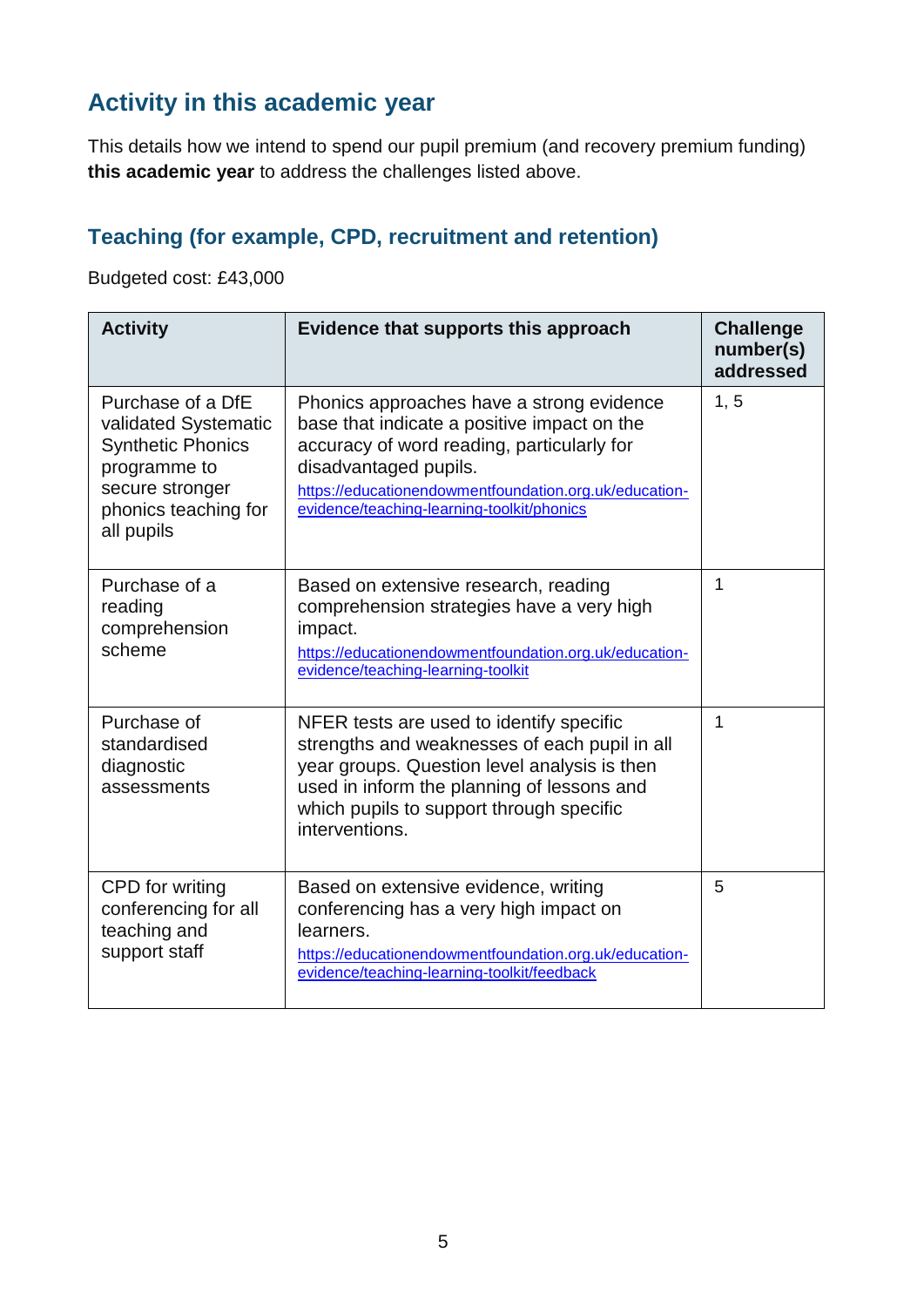#### **Targeted academic support (for example, tutoring, one-to-one support structured interventions)**

Budgeted cost: £16,000

| <b>Activity</b>                                                                                                                                                                                                                                                                         | Evidence that supports this approach                                                                                                                                                                                                                                  | <b>Challenge</b><br>number(s)<br>addressed |
|-----------------------------------------------------------------------------------------------------------------------------------------------------------------------------------------------------------------------------------------------------------------------------------------|-----------------------------------------------------------------------------------------------------------------------------------------------------------------------------------------------------------------------------------------------------------------------|--------------------------------------------|
| Engaging with the<br><b>National Tutoring</b><br>Programme to<br>provide a blend of<br>tuition, mentoring<br>and school led<br>tutoring for pupils<br>whose education has<br>been most impacted<br>by the pandemic, a<br>significant number of<br>which are<br>disadvantaged<br>pupils. | Tuition targeted at specific needs and<br>knowledge gaps can be an effective method to<br>support low attaining pupils or those falling<br>behind.<br>https://educationendowmentfoundation.org.uk/education-<br>evidence/teaching-learning-toolkit/one-to-one-tuition | 5                                          |
| Additional<br>reading/spelling<br>sessions targeted at<br>pupils who require<br>further support. This<br>is delivered using a<br>dyslexia friendly<br>programme (Nessy)                                                                                                                 | There is evidence to show that pupils make<br>accelerated progress in reading and spelling<br>using this programme.<br>https://www.nessy.com/en-<br>us/shop/research/nessy-reading-and-spelling-<br>pilot-case-studies                                                | 1                                          |
| Purchase of an<br>intervention to target<br>pupils with low level<br>spoken English,<br>particularly those<br>that are<br>disadvantaged<br>(Flash academy)                                                                                                                              |                                                                                                                                                                                                                                                                       |                                            |
| Early language<br>intervention (Nuffield<br>early language<br>intervention) to<br>improve speaking<br>and listening and<br>develop vocabulary<br>for pupils on entry<br>into reception                                                                                                  | Extensive research shows that pupils receiving<br>the NELI programme make 3 additional months<br>progress in oral language skills.<br>https://www.teachneli.org/what-is-<br>neli/evidence-and-programme-development/                                                  | 1,5                                        |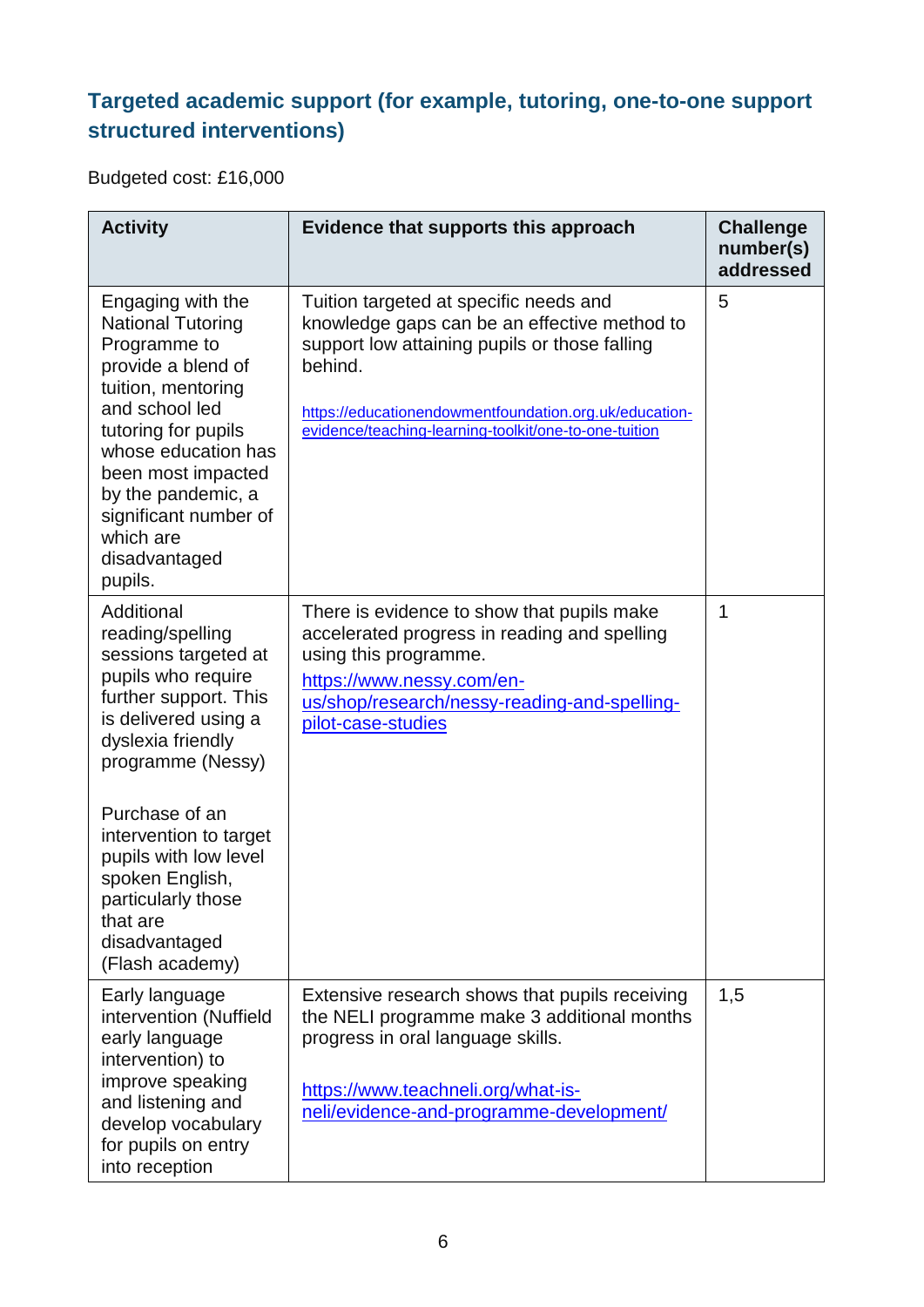#### **Wider strategies (for example, related to attendance, behaviour, wellbeing)**

Budgeted cost: £10,160

| <b>Activity</b>                                                                                                                                                                 | Evidence that supports this approach                                                                                                                                                                                                              | <b>Challenge</b><br>number(s)<br>addressed |
|---------------------------------------------------------------------------------------------------------------------------------------------------------------------------------|---------------------------------------------------------------------------------------------------------------------------------------------------------------------------------------------------------------------------------------------------|--------------------------------------------|
| Support services for<br>vulnerable<br>pupils/families<br>(PY4P/listening<br>ear/nurture)                                                                                        | Case studies show that children receiving<br>support have improved mental health and<br>wellbeing, which positively impacts their<br>ability to learn in school.<br>https://www.peopleshealthtrust.org.uk/sites/default/files/P4YP%20Activity.pdf | 2, 3                                       |
| Planned activities to<br>involve parents and<br>make them feel more<br>part of their child's<br>learning<br>Attendance on<br>educational visits<br>Reading/writing open<br>days | Based on extensive research, increased<br>parental engagement has a moderate impact<br>(4 months additional progress).                                                                                                                            | 1, 2, 5                                    |
| Subsidised educational<br>visits and residential<br>activities to address<br>gaps in pupil<br>experiences based on<br>outcomes of life<br>experience<br>questionnaires          |                                                                                                                                                                                                                                                   | 4,5                                        |

#### **Total budgeted cost: £69,160**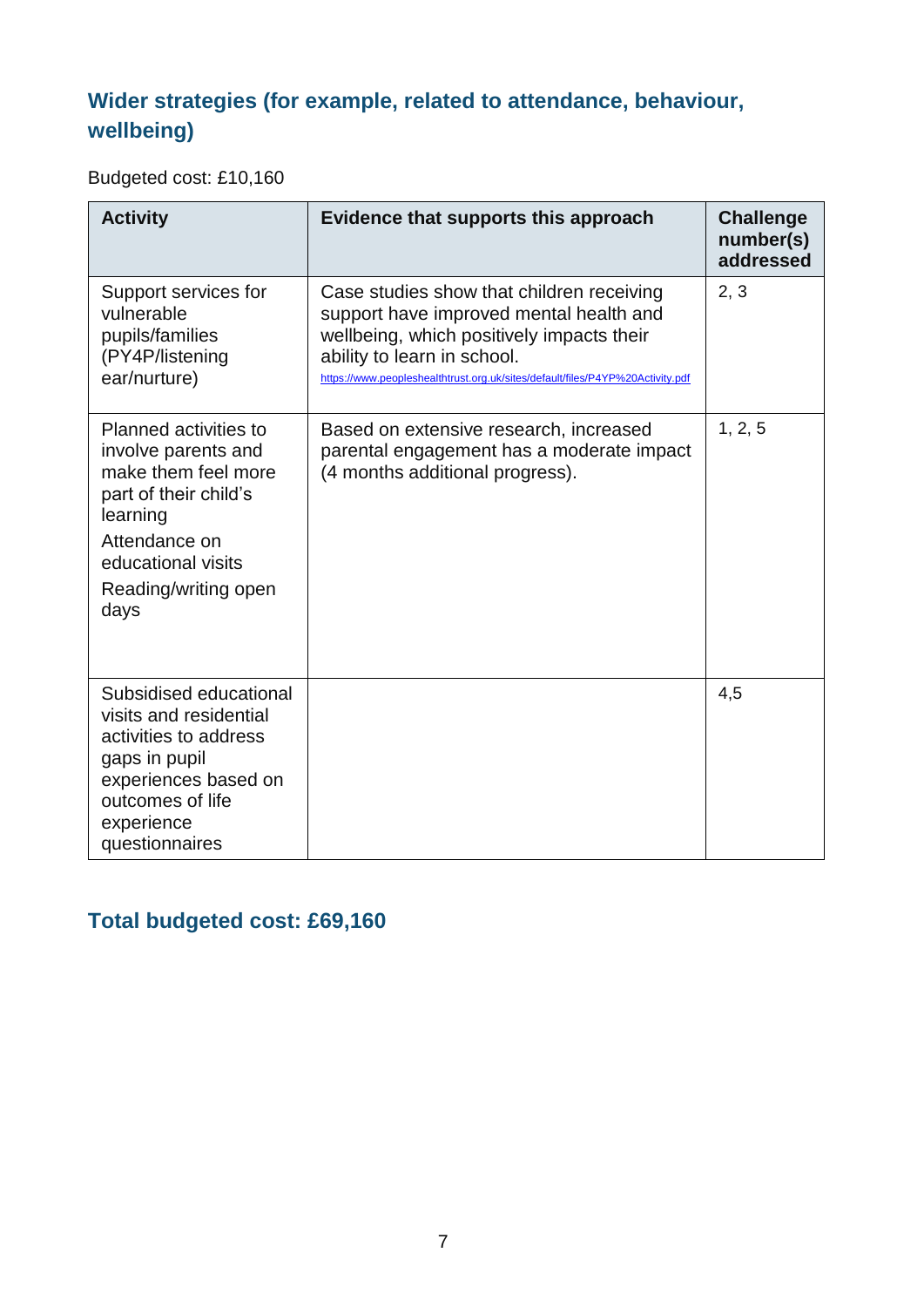## **Part B: Review of outcomes in the previous academic year**

#### **Pupil premium strategy outcomes**

This details the impact that our pupil premium activity had on pupils in the 2020 to 2021 academic year.

Our end of year internal assessments showed that the performance of disadvantaged pupils was lower than that of non-disadvantaged pupils. There is no PP data to compare to from 2019 (3 years ago), as that cohort had no disadvantaged pupils. As a result of the low level attainment, a significant number of our disadvantaged pupils will need to make accelerated progress in the 2021/22 academic year.

The impact of COVID-19 had a significant impact on the attainment of both disadvantaged and non-disadvantaged pupils, but the impact was felt greater for our disadvantaged pupils, as they were unable to access the extra support that was planned for use in school. We were able to offer support through our use of home school teaching, but engagement with this was lower from our disadvantaged pupils. To provide as much support as possible, we prioritised vulnerable disadvantaged pupils when allowing children back into school during the second national lockdown, whilst still adhering to COVID guidelines. As a result, these children didn't suffer from the mental health challenges that have been reported in other schools locally and nationally. As well as good levels of wellbeing, behaviour amongst all our pupils has significantly improved over the past year. This allows us to focus on driving academic progress in our current plan.

There has been an improvement in attendance for our disadvantaged pupils. The percentage of disadvantaged pupils with disruptive attendance patterns has dropped from 17% to 12%, which is broadly in line with non-disadvantaged pupils.

To tackle the impact of lost learning, our school made use of recovery funding to target Y5 pupils who had fallen furthest behind in maths. Using online tutoring (3<sup>rd</sup> space) learning), we were able to deliver a catch up programme for these pupils prior to starting Y6. This strategy has already had a strong impact, as Autumn term 2 assessments showed that all Y6 pupils had made accelerated progress in maths.